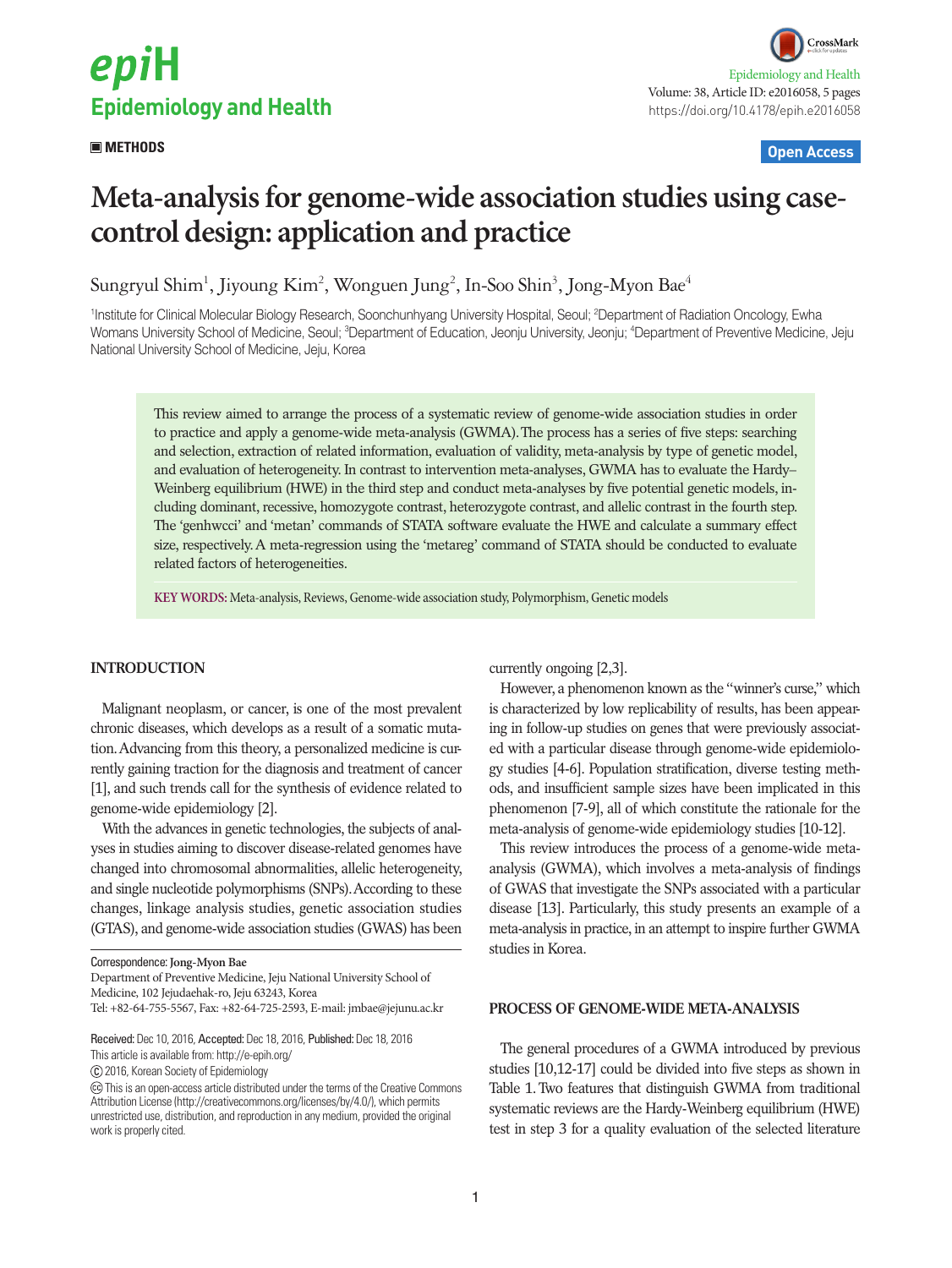#### **Epidemiology and Health** 2016;38:e2016058

|  |  |  |  |  |  |  |  |  | <b>Table 1.</b> Five steps of conducting a genome-wide meta-analysis |  |
|--|--|--|--|--|--|--|--|--|----------------------------------------------------------------------|--|
|--|--|--|--|--|--|--|--|--|----------------------------------------------------------------------|--|

|        | Actions                                 |
|--------|-----------------------------------------|
| Step 1 | Searching and Selection                 |
| Step 2 | Extraction of related information       |
| Step 3 | Evaluation of validity                  |
| Step 4 | Meta-analyses by types of genetic model |
| Step 5 | Evaluation of heterogeneity             |

and the use of genetic models for meta-analyses in step 4.

Here, we present the study by Song et al. [18], which examined the association between Fc receptor-like 3-169 C/T polymorphism and rheumatoid arthritis in Asians, to describe the process of HWE testing and summary effect size calculating using a statistical program. The study selected 15 articles with a pooled sample of 22,312 individuals (11,170 cases + 11,142 controls). The selected articles were divided into three races (Asians, Europeans, and Native North Americans) for subgroup analysis. The polymorphic genotypes for the meta-analysis were CC, CT, and TT. We introduce the commands used on STATA version 14.2 (StataCorp, TX, USA) and interpret the results.

#### Step 1: searching and selection

The search for GWAS articles involves different sources and keywords from those used for a search of general systematic reviews. We recommend the use of data sources on the organized tables by Casado-Vela et al. [19], Ramasamy et al. [20], and Wallace et al. [21]. Keywords such as 'genetics, alleles, and polymorphisms' are some medical subject headings regarding genomewide epidemiology [22].

We recommend the use of the flow chart suggested by Sagoo et al. [12] for the literature selection process following the electronic search.

# Step 2: extraction of related information

The sets of information extracted from the selected GWAS articles are needed for the evaluation of the validity of each article in the next step. Items for evaluating the validity of GWAS articles have been suggested by Attia et al. [4], de Bakker et al. [14], Ramasamy et al. [20], and Khoury et al. [23]. Considering that GWMA results are applied to patient treatments, we strongly recommend the use of the items suggested by Attia et al. [4]. The organization of tables is recommended by the suggestions of Sagoo et al. [12].

If the quality of each of the selected genetic epidemiology studies must be assessed, the assessment checklist provided as supplementary data in the study by Thakkinstian et al. [24] or the checklist suggested on the "Strengthening the Reporting of Genetic Association Studies" by Little et al. [25] may be used.

#### Step 3: evaluation of validity

One critical aspect of validity assessment for GWMA findings is the satisfaction of HWE assumption. HWE states that the frequencies of genes and genotypes remain in equilibrium over generations under limited conditions [3]. For example, given that the frequencies of two alleles, called A and a, of a gene are  $p$  and q, respectively, where  $p+q=1$ , the frequencies of the genotypes AA, Aa, and aa are  $p^2$ , 2pq, and  $q^2$ , respectively, where  $p^2+2pq+q^2=1$ . Using this equation, we can predict the frequency of a genotype with a known allele frequency.

The subjects of HWE testing depend on the study design. In a cohort study or cross-sectional study, HWE should be tested on the entire study population. On the other hand, HWE is only tested on the control group in a case-control study because the case group may not confirm to the HWE if the genotype is associated with a disease. Studies that deviate from the HWE should be excluded from step 4, and their meanings should be investigated in step 5 through a sensitivity analysis.

The most popular test to verify the HWE is the chi-squared test [26], a statistical technique that compares the observed values from a group with estimated values based on the assumption of HWE. In other words, it assesses the degree of deviation of observed values from the estimated values. A p-value of less than 0.05 is considered statistically significant and is interpreted to be a violation of the HWE.

For HWE analysis of case-control studies in the STATA software, genotypic counts of the case and control groups should be listed following the  $\le$  genhwcci  $>$  command. For example, in Table 1 of the article by Song et al. [18], the genotypic counts for TT, TC, and CC in one of the 15 studies (Han et al. [27]) were 132, 180, and 65 in the case groups and 51, 133, and 114 in the control groups, respectively. Figure 1 shows the results of entering <genhwcci 132 180 65 51 133 114, binvar label (TT, TC, CC)> into the software. 'binvar' requests that standard errors from a binomial distribution are reported, and 'label' requests that results are presented according to the genotype. The p-value in the chi-square test for the control group was 0.257, which indicates that it does not violate the HWE.

#### Step 4: meta-analyses by types of genetic model

In a C/T polymorphism where C is dominant and T is recessive, there are five possible types of genetic models: dominant (CC+CT vs. TT), recessive (CC vs. CT+TT), homozygote contrast (CC vs. TT), heterozygote contrast (CC vs. CT), and allelic contrast (C vs. T) [17,18,28.29].

Add the frequencies for the case and control groups of each article according to each model before performing the metaanalyses. For example, in the study by Han et al. [27], multiply CC and TT by two and add TC to each value for an allelic contrast (C vs. T) (Figure 1). In other words, the C for the case group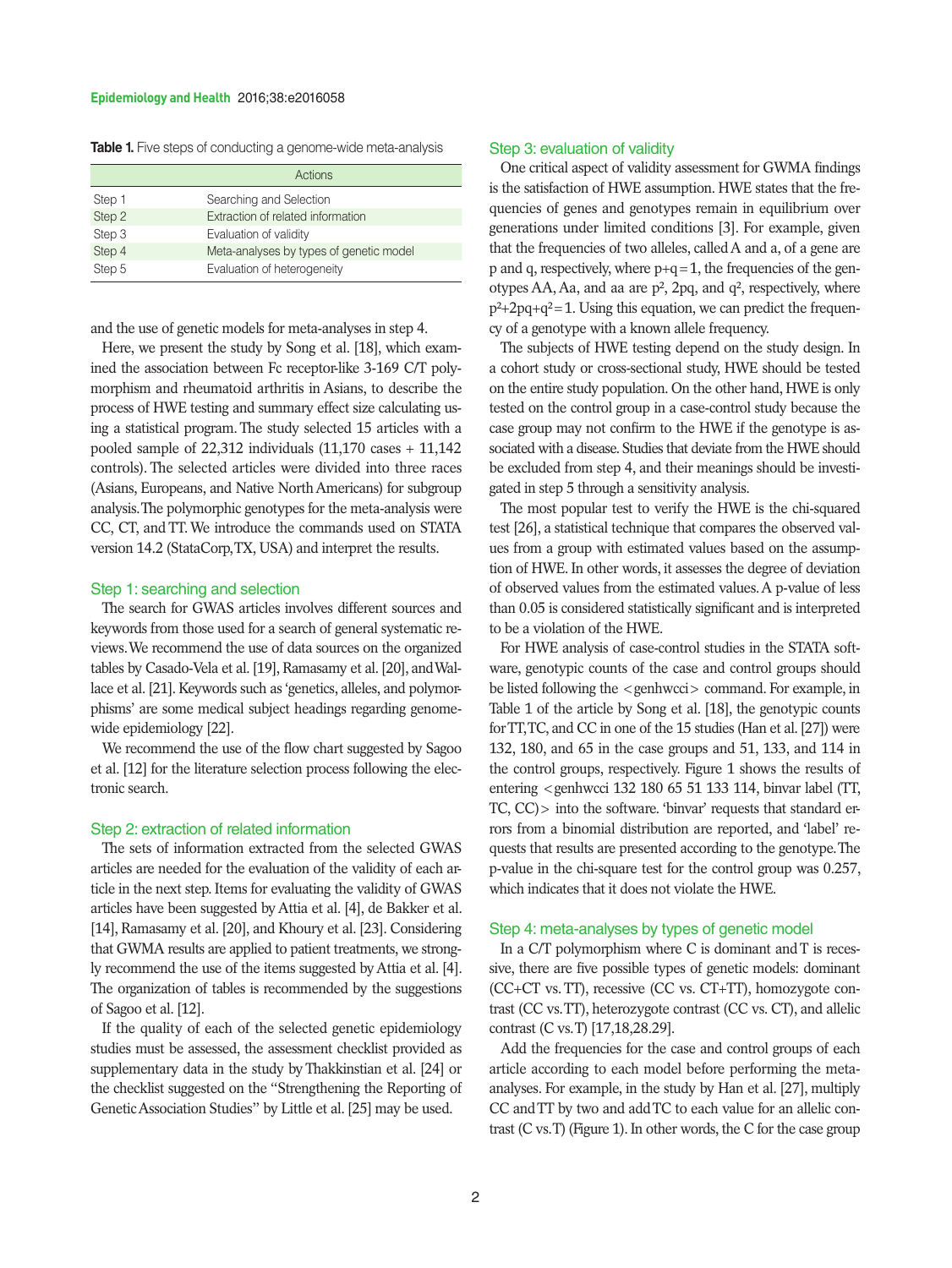

**Figure 1.** Results of Hardy-Weinberg equilibrium testing using the STATA 'genhwcci' command of Han et al. [27].

becomes 310 (=65 [CC] $\times$ 2+180 [TC]), and T becomes 444  $(=132\times2+180)$ . By the same method, the C for the control group becomes 361 (= $114 \times 2+133$ ), and T becomes 235 (= $51 \times$ 2+133). Apply this method to the remaining 14 articles, and perform the meta-analyses.

For a frequency-based meta-analysis on STATA, use the  $\langle$  metan $\rangle$ command. Refer to Shim et al. [30] for creating a forest plot, calculating summary effect size, calculating the I-squared value for an evaluation of heterogeneity, creating a funnel plot to assess publication bias, and applying options for the Egger or Begg test. Figure 2 is a forest plot obtained from a meta-analysis of an allelic contrast model with the data from Song et al. [18], using the command  $\leq$  metan case C case T control C control T, or randomi by(ethnicity)>.

# Step 5: evaluation of heterogeneity

If heterogeneity is present, difference of race should be first considered [15,29], as differences in genetic pools may lead to heterogeneity among genome-wide epidemiology studies [4,31].

Hence, Song et al. [18] performed subgroup analyses by dividing the subjects into three races: Asians, Europeans, and Native North Americans. In addition, differences in allele frequencies may also induce heterogeneity among studies [32].

If heterogeneity is determined to persist, a random effect model may be applied [33,34]. However, a meta-regression may be applied to identify the cause of the heterogeneity [29,35]. Meta-regression is recommended only for analysis of ten or more articles, and its STATA command is  $\langle$  metareg $\rangle$  [30].

# **CONCLUSION AND SUGGESTIONS**

Two features that distinguish GWMA from the intervention meta-analyses are that GWMA uses HWE to verify the validity of a study and performs meta-analyses according to the five possible types of genetic models.

If individual patient data, as opposed to the findings of the selected literature, are used, the STATA <metagen> command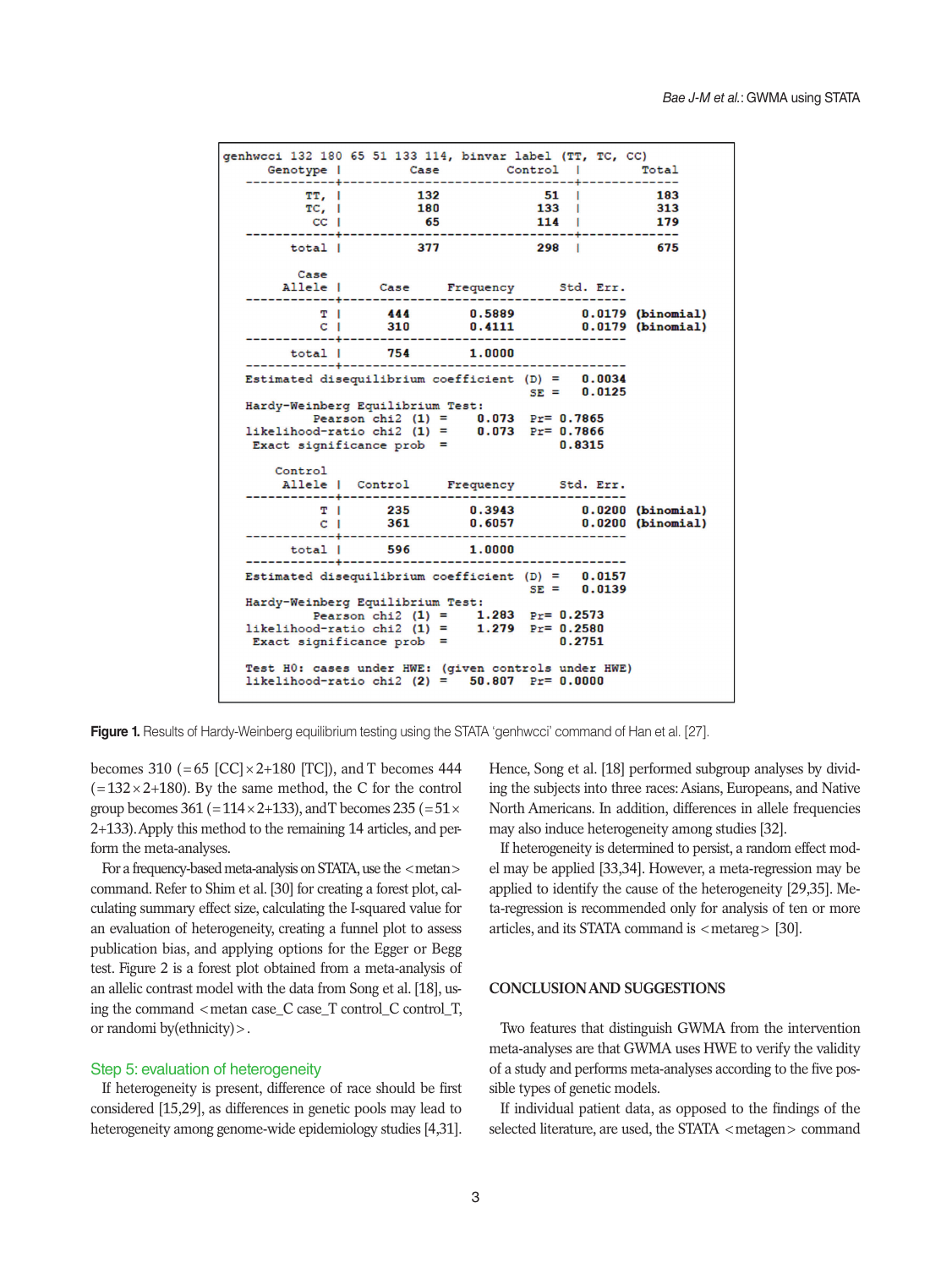#### **Epidemiology and Health** 2016;38:e2016058



Figure 2. A forest plot of an alleleic contrast model, using the STATA 'metan' command of Song et al. [18]. OR, odds ratio; NAN, North American Natives; CI, confidence interval.

may be used [36]. Furthermore, there may be a hypothesis in which the outcome variables are continuous and not dichotomous. A case in point is the investigation of differences in bone density according to vitamin D receptor polymorphisms [17]. We plan to describe the process of GWMA involving continuous outcome variables in a future article. In addition, we shall introduce genome search meta-analysis (GSMA), which was developed for meta-analysis for ordinal outcome variables [37], at another time.

Currently, genome-wide epidemiology is evolving into system epidemiology using multi-omics, including proteomics, metabolomics, and epigenomics, in pursuit of precision medicine [19,38,39]. Amid this trend, GWMA is vital in that it can reinterpret existing studies and suggest future research directions. We hope this article provides inspiration for further studies.

# **ACKNOWLEDGEMENTS**

This work is the product of research activities of Meta-analysis Study Group in Korea (President: In-Soo Shin).

# **CONFLICT OF INTEREST**

The authors have no conflicts of interest to declare for this study.

### **SUPPLEMENTARY MATERIAL**

Supplementary material (Korean version) is available at http: //www.e-epih.org/.

# **ORCID**

Sungryul Shim *http://orcid.org/0000-0003-4143-7383* Jiyoung Kim *http://orcid.org/0000-0002-0843-2241* Wonguen Jung *http://orcid.org/0000-0001-5595-7510* In-Soo Shin *http://orcid.org/0000-0001-7535-3511* Jong-Myon Bae *http://orcid.org/0000-0003-3080-7852*